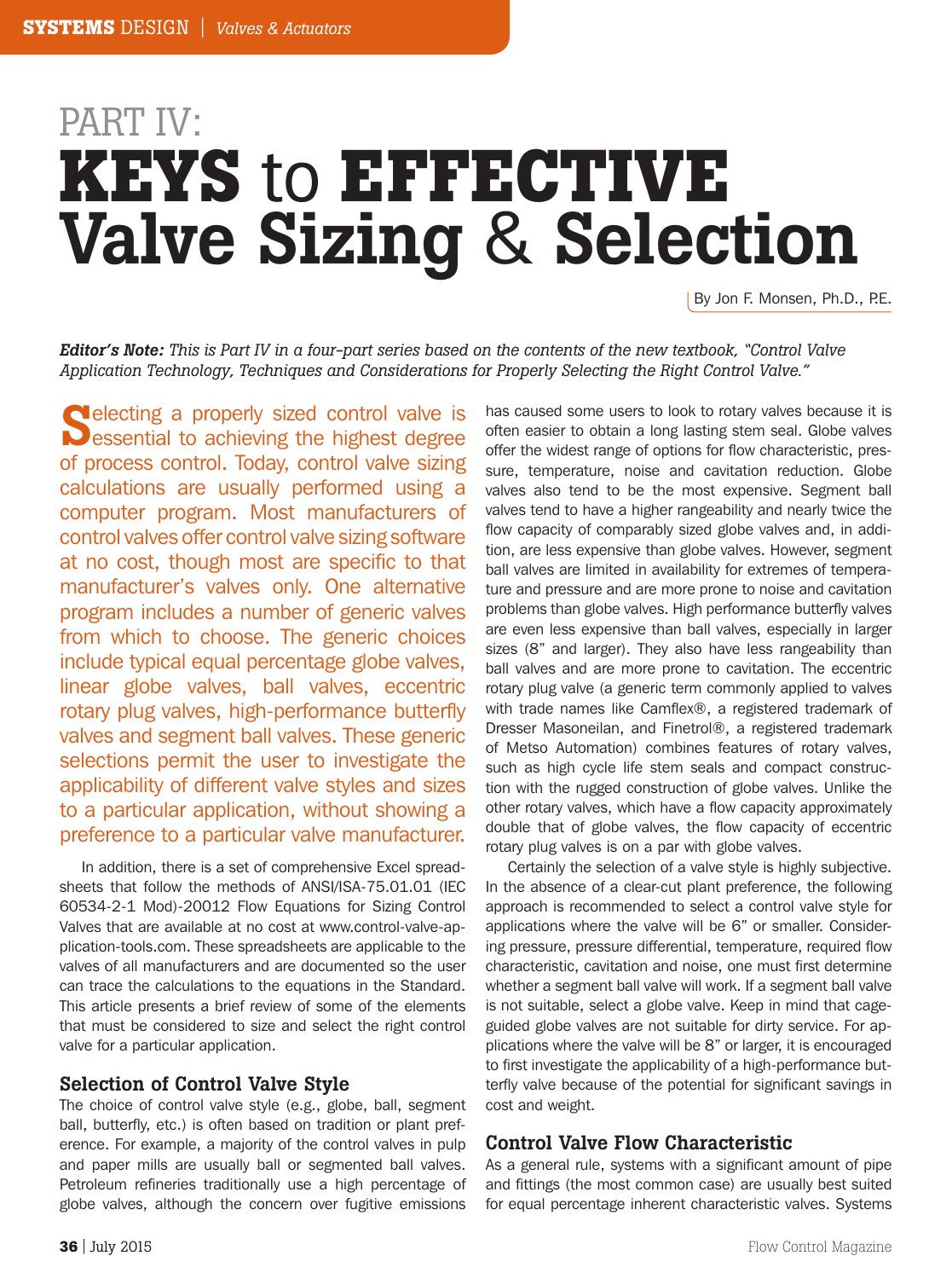with very little pipe and other pressure-consuming elements (where the pressure drop available to the control valve remains constant and as a result the inherent characteristic of the valve is also the installed characteristic) are usually better suited to linear inherent characteristic valves.

# Pipe Reducers

Control valves are generally installed into piping that is larger than the valve itself. To accommodate the smaller valve, it is necessary to attach pipe reducers. Because the control valve size is usually not known at the time the pressure drop available to the control valve is being calculated, it is common practice to not include the reducers in the piping pressure loss calculations. Instead, the pressure loss in the reducers is handled as part of the valve sizing process by the inclusion of a "Piping Geometry Factor," F<sub>P</sub> All of the modern computer programs for control valve sizing include the  $F_P$  calculation. Because  $F_P$  is a function of the unknown  $C_{v}$ , an iterative solution is required. Pump

# Process Data

A valve sizing calculation will only be reliable if the process data used in the calculation accurately represents the true process. There are two areas where unreliable data enters the picture. The first involves the addition of safety factors to the design flow rate. The second involves the selection of the sizing pressure drop, ∆P. There is nothing wrong with judiciously applying a safety factor to the design flow. A problem can arise, however, if several people are involved in the design of a system, and each adds a safety factor without realizing that the others have done the same.

Perhaps the most misunderstood area of control valve sizing is the selection of the pressure drop, ΔP, to use in the sizing calculation. The ∆P cannot be arbitrarily specified without regard for the actual system into which the valve will be installed. What must be kept in mind is that all of the components of the system except for the control valve (e.g., pipe, fittings, isolation valves, heat exchangers, etc.) are fixed and at the flow rate required by the system (e.g., to cool a hot chemical to a specified temperature, maintain a specified level in a tank), the pressure loss in each of these elements is also fixed. Only the control valve is variable, and it is connected to an automatic control system. The control system will adjust the control valve to whatever position is necessary to establish the required flow (and thus achieve the specified temperature, tank level, etc.). At this point, the portion of the overall system pressure differential (the difference between the pressure at the beginning of the system and at the end of the system) that is not being consumed by the fixed elements *must* appear across the control valve.

The correct procedure for determining the pressure drop across a control valve in a system that is being designed is as follows:

**1** Start at a point upstream of the valve where the pressure is known, then at the given flow rate, subtract the system pressure losses until you reach the valve inlet, at which point you have determined  $P_1$ .

2 Then go downstream until you find another point where you know the pressure, and at the given flow rate, work backward (upstream) adding (you add because you are moving upstream against the flow) the system pressure losses until you reach the valve outlet at which point you have determined  $P_2$ .

 $\bullet$  You can now subtract P<sub>2</sub> from P<sub>1</sub> to obtain  $\Delta P$ . 4 If you plan to perform sizing calculations at more than one flow rate (e.g. at both maximum and minimum design flows) you must repeat the calculation of  $P_1$  and  $P_2$  at each flow rate, since the system pressure losses (and pump head) are dependent on flow. Figure 1 illustrates this process.

There are some situations where the user can have a hand in determining the pressure drop across the control valve. A typical situation of this sort is a pumped system where the user



*Figure 1. Correct method for determining control valve pressure drop for valve sizing purposes.*

knows the required pressure at the end of the system and is in a position to select the pump. A procedure that often gives an optimum control valve pressure drop involves calculating the dynamic pressure losses in all of the fixed elements of the system at the design flow rate. For a good balance of economics and control performance, add a pressure drop equaling one-half the dynamic losses for the control valve. After adding this total to the required pressure at the end of the system and any changes in elevation head, select a pump that matches the required pressure as closely as possible. Because you will probably have to select a pump that does not exactly match the calculated required pressure, you will want to recalculate the actual valve sizing ∆P as described in the preceding paragraph. Designing in a pressure drop for a control valve of significantly less than onehalf the other dynamic losses is likely to result in a system that does not control well. Designing in a valve pressure drop that is significantly higher will result in unnecessarily high pumping energy and may introduce noise and cavitation problems.

# Control Valve Cavitation

Liquid choked flow in control valves results in either flashing, or more often, cavitation which will be the subject of the following discussion. It is necessary to avoid this because